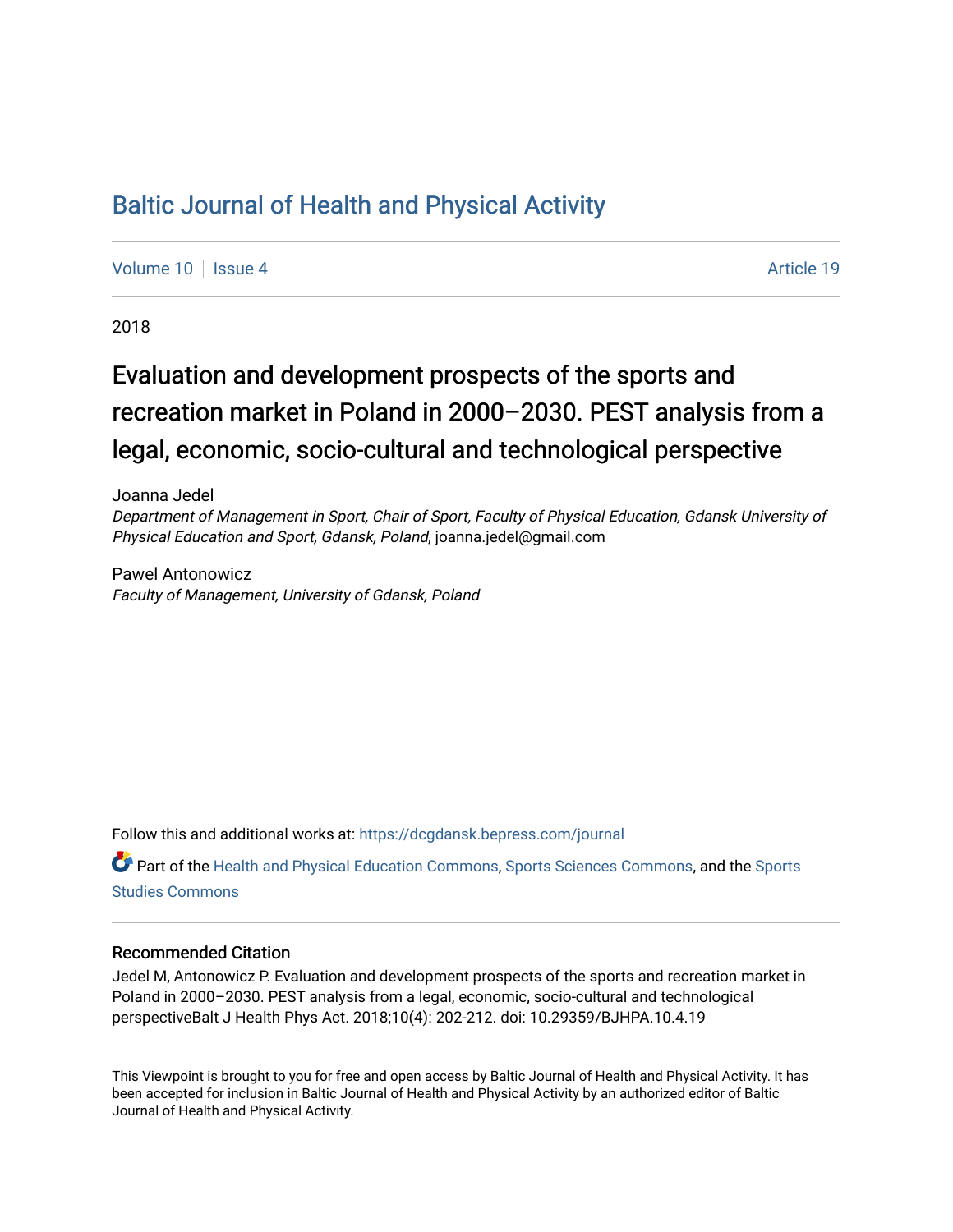# **Evaluation and development prospects of the sports and recreation market in Poland in 2000–2030. PEST analysis from a legal, economic, socio-cultural and technological perspective**

#### **Authors' Contribution:**

- **A** Study Design
- **B** Data Collection
- **C** Statistical Analysis
- **D** Data Interpretation
- **E** Manuscript Preparation
- **F** Literature Search
- **G** Funds Collection

**Joanna Jedel1 ABCDEF, Paweł Antonowicz2 ABCDEF**

<sup>1</sup> Department of Management in Sport, Chair of Sport, Faculty of Physical Education, Gdansk University of Physical Education and Sport, Gdansk, Poland

#### 2 Faculty of Management, University of Gdansk, Poland

#### **abstract**

The article presents an analysis of legal, economic, social and technological factors affecting the sports and recreation sector in Poland. It attempts to quantify changes of 20 weighted factors that have a significant influence on the shape of the market in 2000–2030. The results are used as a basis for finding the potential growth gap of this sector up until 2050.

The methodology selected for the research process was based on a macro-environmental study using PEST analysis. The model in principle requires that its users analyze factors without the feedback effect, i.e. those that determine the shape of the sports and recreation market, while the influence of individual entities or organizations on the market should not be evaluated. The synthetic analysis of changes in the sector was based on expert opinions on the identified factors, including legal changes that arise mainly from adaptation of the Polish law to the regulations of the European Union.

**Key words:** PEST analysis, sports and recreation, sector.

#### **article details**

|                               | Article statistics: Word count: 5,044; Tables: 4; Figures: 3; References: 15                                                                                                                                                                                                                                                                                                                                                                                                                                                                                                                                                                                                                                                                                                                                                                               |
|-------------------------------|------------------------------------------------------------------------------------------------------------------------------------------------------------------------------------------------------------------------------------------------------------------------------------------------------------------------------------------------------------------------------------------------------------------------------------------------------------------------------------------------------------------------------------------------------------------------------------------------------------------------------------------------------------------------------------------------------------------------------------------------------------------------------------------------------------------------------------------------------------|
|                               | Received: September 2018; Accepted: November 2018; Published: December 2018                                                                                                                                                                                                                                                                                                                                                                                                                                                                                                                                                                                                                                                                                                                                                                                |
| <b>Full-text PDF:</b>         | http://www.balticsportscience.com                                                                                                                                                                                                                                                                                                                                                                                                                                                                                                                                                                                                                                                                                                                                                                                                                          |
| Copyright                     | © Gdansk University of Physical Education and Sport, Poland                                                                                                                                                                                                                                                                                                                                                                                                                                                                                                                                                                                                                                                                                                                                                                                                |
| Indexation:                   | Celdes, Clarivate Analytics Emerging Sources Citation Index (ESCI), CNKI Scholar (China National Knowledge<br>Infrastructure), CNPIEC, De Gruyter - IBR (International Bibliography of Reviews of Scholarly Literature in the Humanities<br>and Social Sciences), De Gruyter - IBZ (International Bibliography of Periodical Literature in the Humanities and Social<br>Sciences), DOAJ, EBSCO - Central & Eastern European Academic Source, EBSCO - SPORTDiscus, EBSCO Discovery<br>Service, Google Scholar, Index Copernicus, J-Gate, Naviga (Softweco, Primo Central (ExLibris), ProQuest - Family Health,<br>ProQuest - Health & Medical Complete, ProQuest - Illustrata: Health Sciences, ProQuest - Nursing & Allied Health Source,<br>Summon (Serials Solutions/ProQuest, TDOne (TDNet), Ulrich's Periodicals Directory/ulrichsweb, WorldCat (OCLC) |
| <b>Funding:</b>               | This research received no specific grant from any funding agency in the public, commercial, or not-for-profit sectors.                                                                                                                                                                                                                                                                                                                                                                                                                                                                                                                                                                                                                                                                                                                                     |
| <b>Conflict of interests:</b> | Authors have declared that no competing interest exists.                                                                                                                                                                                                                                                                                                                                                                                                                                                                                                                                                                                                                                                                                                                                                                                                   |
| <b>Corresponding author:</b>  | Corresponding author: Joanna Jedel PhD, Akademia Wychowania Fizycznego i Sportu w Gdańsku, Wydział Wych. Fizycznego,<br>Katedra Sportu, Zakład Zarządzania w Sporcie, ul. Kazimierza Górskiego 1, 80-336 Gdańsk, Poland; e-mail: joanna.jedel@<br>gmail.com                                                                                                                                                                                                                                                                                                                                                                                                                                                                                                                                                                                                |
| <b>Open Access License:</b>   | This is an open access article distributed under the terms of the Creative Commons Attribution-Non-commercial<br>4.0 International (http://creativecommons.org/licenses/by-nc/4.0/), which permits use, distribution, and reproduction<br>in any medium, provided the original work is properly cited, the use is non-commercial and is otherwise in<br>compliance with the license.                                                                                                                                                                                                                                                                                                                                                                                                                                                                       |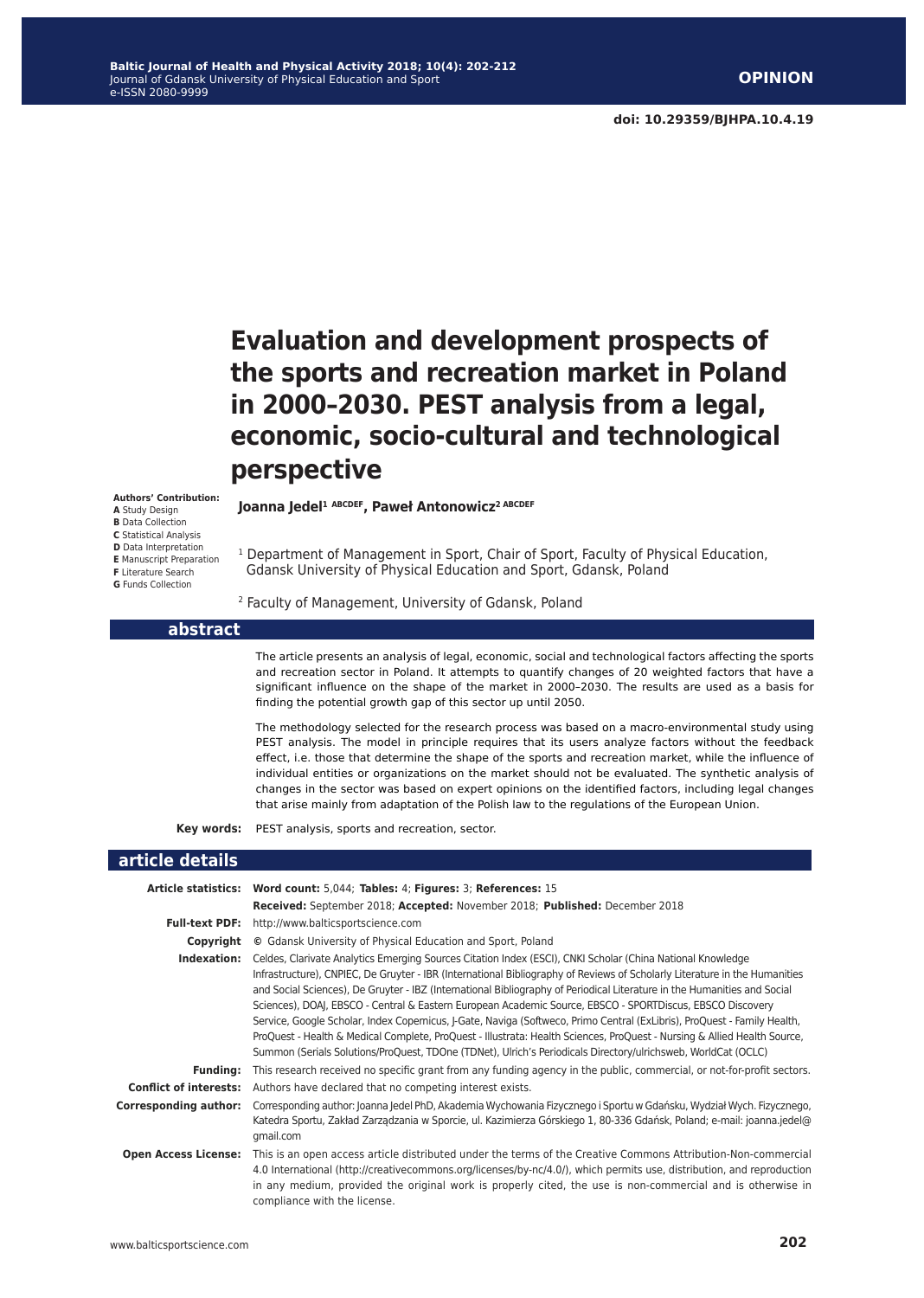## **introduction**

For almost 30 years, we have been witnesses to a dynamic economic transformation of Poland that is not only visible in a strictly economic sphere but affects also the social and cultural one and, as such, has a considerable influence on the consumer choices of market participants. Consumption is understood here very broadly and relates to satisfying consumers' needs by buying not only material goods but also services, including those connected to the growing social awareness of the importance of a healthy diet, biological regeneration and physical and physiotherapeutic prevention and of the need to undertake physical activity or even consistent practice of selected sports. All of those products and services have a complementary effect on man's harmonious development, improving his physical condition and effectiveness at work and increasing his satisfaction drawn from various spheres of his activity.

Changes in both supply and demand in the broadly understood sports and recreation sphere (later: SRS) have an influence on many other branches of the economy. It is already at the local government level that sports and recreation events or fairs become an inherent part of the community's life and a distinguishing feature of the region and, as such, build the local product and make the region more recognizable and unique. They are also stimulated by various infrastructural investments aimed at encouraging the society to live actively by establishing habits related to people's physical activity. Finally, the constantly observed socio-cultural change we witness and participate in stimulates demand for such groups of products as clothing or sports equipment. Furthermore, the (relatively long) product life cycle traditionally described in the literature on the subject keeps shortening all the time due to the increasingly accelerating "moral depreciation", which does not consist in physical wear and tear but the need to buy new products driven by social pressure.

Even though sports and recreation should be located at the very bottom of Maslow's hierarchy of needs [7] (together with other physiological needs), it seems that in real life and from the perspective of regular households, the place and conditions for practicing sports appear in the society together with a certain minimum but acceptable level of financial stability (in a higher layer of the pyramid, together with self-actualization)<sup>1</sup>. On the one hand, economic development might be a result of human resources' work, but on the other hand, it also creates internal demand for sports and recreation services offering balance between workload and leisure and recreation. Just as in many other areas of economy, it is relatively easy to identify substitute goods in the sports and recreation sector. In free market economy, they result from intensifying competition between market players, but the demand for such products also increases because it is a response to (or even stimulus for) increasingly sublime consumer needs.

## **methodological basis of aggregate PEST analysis of the sports and recreation market**

The main aim of the article is to identify the prospects for development of the sports and recreation market in Poland based on an analysis of factors considered important in PEST analysis, i.e. legal, economic, socio-cultural and technological factors [6,8]. In order to analyze those in the context of

<sup>1</sup> What we can see here is clear dissonance between the importance of physical activity analyzed through the prism of social sciences (where we find disciplines like economy, finance or management and quality-related sciences) and its significance as seen by medical, health and physical culture sciences.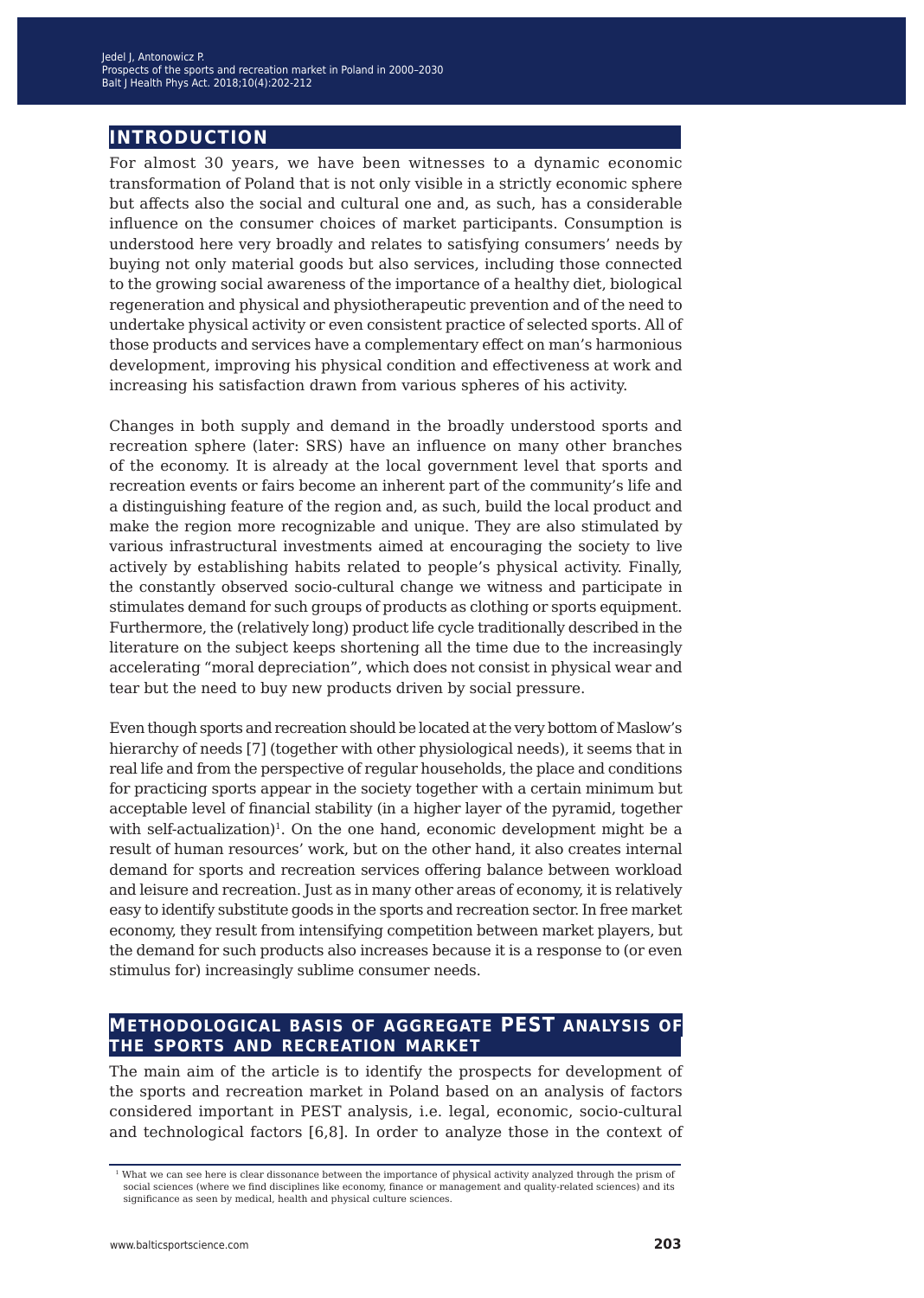sports and recreation, we have chosen aggregate dynamic PEST analysis [1] considered important in PEST analysis, i.e. legal, economic, socio-cultural and technological factors [6, 8]. In order to analyze those in the context of sports and recreation, we have chosen aggregate dynamic PEST analysis [1] performed at intervals of 10 years, focusing on past changes in the selected spheres in the years of 2000 and 2010 and extrapolating from the results to the years 2020, 2030 and 2050. We have calculated the weighted score of several variables introduced to the PEST analysis for every out of four points on the timeline using expert knowledge, which provided a dynamic and aggregate overview of the changes to the Polish sports and recreation market between 2000 and 2030. Among the advantages of such a methodology, there is definitely its multidimensionality, as it allows us to not only diagnose changes in the four main spheres (PEST) but also evaluate the factors that influence them, including their importance for the whole market model. We treat the research described in the article as a pilot study that should be extended with the help of other experts who would undertake a dynamic PEST analysis of the selected factors in the SRS. We do, however, believe that the methodology applied to the research and the graphical representation of the changes in the sphere deserve some attention and could serve as an interesting suggestion for other researchers who could use them in sectoral analysis.

Our research into the sports and recreation market using PEST analysis consisted of the following stages:

- 1. Selecting the methodology to research the SRS macro environment; we decided to perform the PEST analysis and adopt a dynamic perspective.
- 2. Identifying five most important variables that serve as stimulants<sup>2</sup> in all of the four PEST spheres and are perceived by experts as those that decide on the current shape of the SRS and define its future market model.
- 3. Attaching weight (significance level) to each of the five variables, assuming that the sum of the weights of all variables in a given sphere equals 100%.
- 4. Expert evaluation (with justification and a commentary) of the changes observed in the analyzed factors in years 2000, 2010, 2020 and 2030, contained in the  $(-5)$  to  $(+5)$  bracket.
- 5. Calculating weighted scores for each PEST sphere and presenting the results in a graphical form, i.e. in a system of coordinates.

Using those analytical stages, we have managed to prepare a dynamic model of changes happening in the SRS in 2000–2030. Each specific variable in all of the four PEST factors (described in point 4 of the research procedure) was evaluated according to our own scoring method presented in Figure 1.



Fig. 1. Point scale for estimating the influence of particular factors in the SRS PEST analysis

<sup>&</sup>lt;sup>2</sup> It was very important to identify the stimulants because at stage 4 of the research we estimated the influence rate of those variables on the sports and recreation market model using the scale pictured in Figure 1. If we were to use destimulants in our research, we would have to turn the evaluation scale and attribute the value (-5) to the increase or intensification of a given destimulant and, analogically, (+5) to its decreased influence on a given sphere. In order to ensure clarity of the analysis, we have identified variables in such a way as to describe them as stimulants.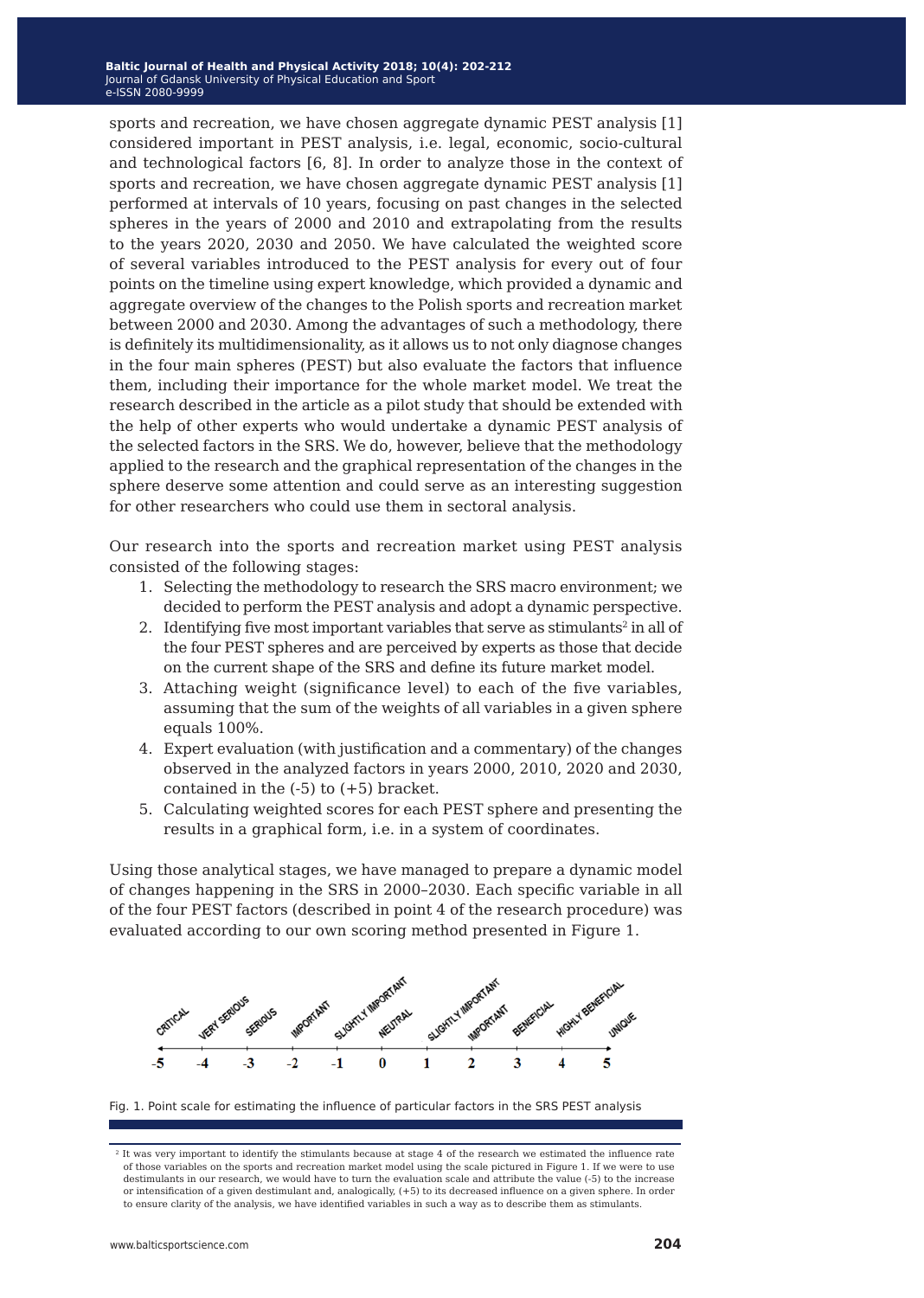### **legal conditions regulating the functioning of economic entities on the Polish sports and recreation market**

The sports market differs greatly from a traditionally understood consumer goods and services market. In Poland, it is governed by not only general regulations applicable to all broadly understood economic entities but also by regulations controlling sports organizations as such, including the European Union and national legislation and all kinds of laws issued by international sports organizations that describe in detail the obligations of sports organizations related to their participation in the sports market. Among the Polish national regulations that define the legal aspects of economic activity on the sports market are especially the Act on Sports and the Act on the Security of Mass Events3. One should also remember about a series of interdisciplinary legal and organizational issues that determine the functioning of the SRS stakeholders, for example the right to sports, EU competition law in the sports sector, media law and the organization of sports events, sports competition protection, intellectual property protection in sports or tax and insurance law in the sphere<sup>4</sup>.

Another group of laws and regulations relates to the form of functioning on the sports and recreation market. In the sports sector, we can distinguish the following market participants: the International Olympic Committee, national Olympic committees, international sports federations, national sports unions, sports events organizational committees, sports centers, sports associations, sports leagues and sports clubs [12].

The commercialization of sports has changed the nature of activities undertaken by sports organizations, which have now become enterprises active on many planes and structured as legal entities aimed at generating profit from their economic activities. Even though associations are still the most popular form of activity among sports clubs, those at the top level operate as commercial companies. In the Polish legal system, this is possible thanks to the institution of professional leagues. Analyzing the context of the whole SRS, amateur recreation and touristic activities are still dominated by non-agricultural businesses undertaken by natural persons [3].

The freedom of economic activity referred to in the Polish Constitution should be considered as a starting point for all kinds of economic activities, including the sports ones. The constitutional basis of undertaking economic activities was so far elaborated on in the Act on the Freedom of Economic Activity [13], which contained a definition of economic activity related to the described scope of freedom. Within that scope, it was allowed to undertake legally permissible activities of legal significance for economic activity organized according to rules and regulations defined by law and aimed at achieving specific goals. The act was replaced by a new regulation, the Entrepreneurs Law [15], passed on 6 March 2018.

<sup>3</sup> Broader legal analysis could indicate additional laws that apply to entities operating on the sports market, including, for example, the Constitution of the Republic of Poland, the Act on the Freedom of Economic Activity, the Industrial Property Act, the Commercial Companies Code, the Civil Code with reference to contract and agreements, tax law and other legal acts.

<sup>4</sup> Primary EU legislation also determines the shape of the member states' law as regards the SRS. These are for instance: the Treaty on the Functioning of the European Union, the White Paper on Sport and the rulings of the Court of Justice of the European Union.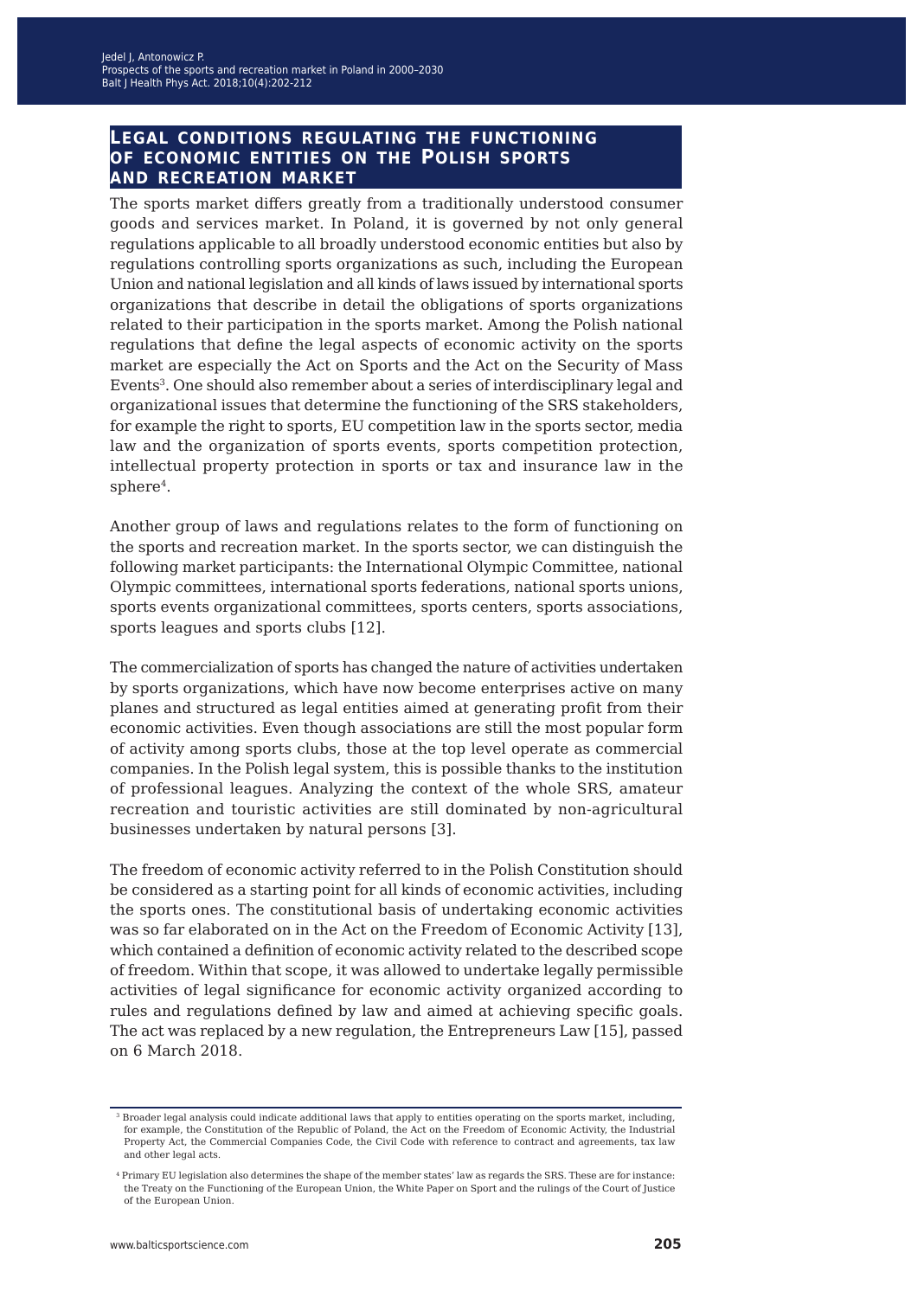Within economic activity as such, there is of course place for sports activities $5$ . The current Act on Sports [14] does not contain many detailed provisions that would modify the rules on economic activity for sports entities. There are, however, several specific exceptions as regards sports market participants that are worth some attention. According to Article 3(1), sports activities can be conducted mainly in the form of sports clubs. Article 2, in turn, specifies that a sports club can operate as a legal entity. These regulations introduce a significant modification to the freedom of choice of the organizational form of the undertaking enjoyed in general by entrepreneurs. The next provision that applies to the functioning of a sports club and that can influence the scope of its economic activities is Article 10, according to which a natural person or legal entity that is a member of or holds stocks or shares in a Polish Sports Association member club cannot be a member of, hold stocks or shares in or be a member of any body or authority of another sports club involved in competition within the same sport.

The law on competition protection in sports is yet another important issue. We can easily indicate two main reasons why competition law (including especially the EU competition law) plays a huge role in the sphere of sports activities. The first reason is, of course, commercialization and professionalization of sport, followed by its subordination to the regulations of economic law, including its important subdomain of competition law.

It should be stressed that the interference of European institutions in sports is visible especially in the sphere of internal market liberties, including especially the freedom of movement for workers. The connections between the European Union and sports are visible in two main areas: respecting the EU law (including the freedom of movement and competition law) in sports and undertaking sports-related activities at the EU level (defined as the sports policy of the European Union). The first type of connections involves subjecting sports activities to the regulations governing the internal EU market, with the necessary modifications related to the specificity of the sports sphere. This has been decided on by the CJEU already in 1974 in case 36/74 Walrave and Koch. The European Commission serves an important role here as well, especially with regard to the competition law. The possibility of applying the EU law to sports, however, demands some explanation. Firstly, sports-related activities (including most of all practicing sports but also training competitors, organizing sports events or working as a sports agent) are subject to the EU law to the extent they constitute economic activity as understood by the EU law. This means performing work for remuneration, providing services for remuneration and conducting business. Such activity is subject to the provisions of the Treaty on the Functioning of the European Union, including especially articles on:

- the freedom of movement for workers (Articles 45-48 of the Treaty on the European Union and the Treaty on the Functioning of the European Union, later: TFEU);
- the freedom of establishment (Articles 49–55 TFEU);
- the freedom to provide service (Articles 56-62 TFEU);
- competition rules if a given entity operating on the sports market can be considered an undertaking as understood by the EU law (Articles 101 and 102 TFEU) [2].

<sup>5</sup> Such economic activity can be undertaken based on general regulations contained in the Act on the Freedom of Economic Activity and related, for example, to the obligation to register the activity or to conduct it based on fair competition and respect of good practice. Restrictions on economic activity as defined in the Act can result from more specific regulations devoted to the sports market. This was the case for example with an article in the Act on Physical Culture of 1996 that is no longer in force but described the duty to obtain a concession to run economic activities in the form of a "sports joint stock company".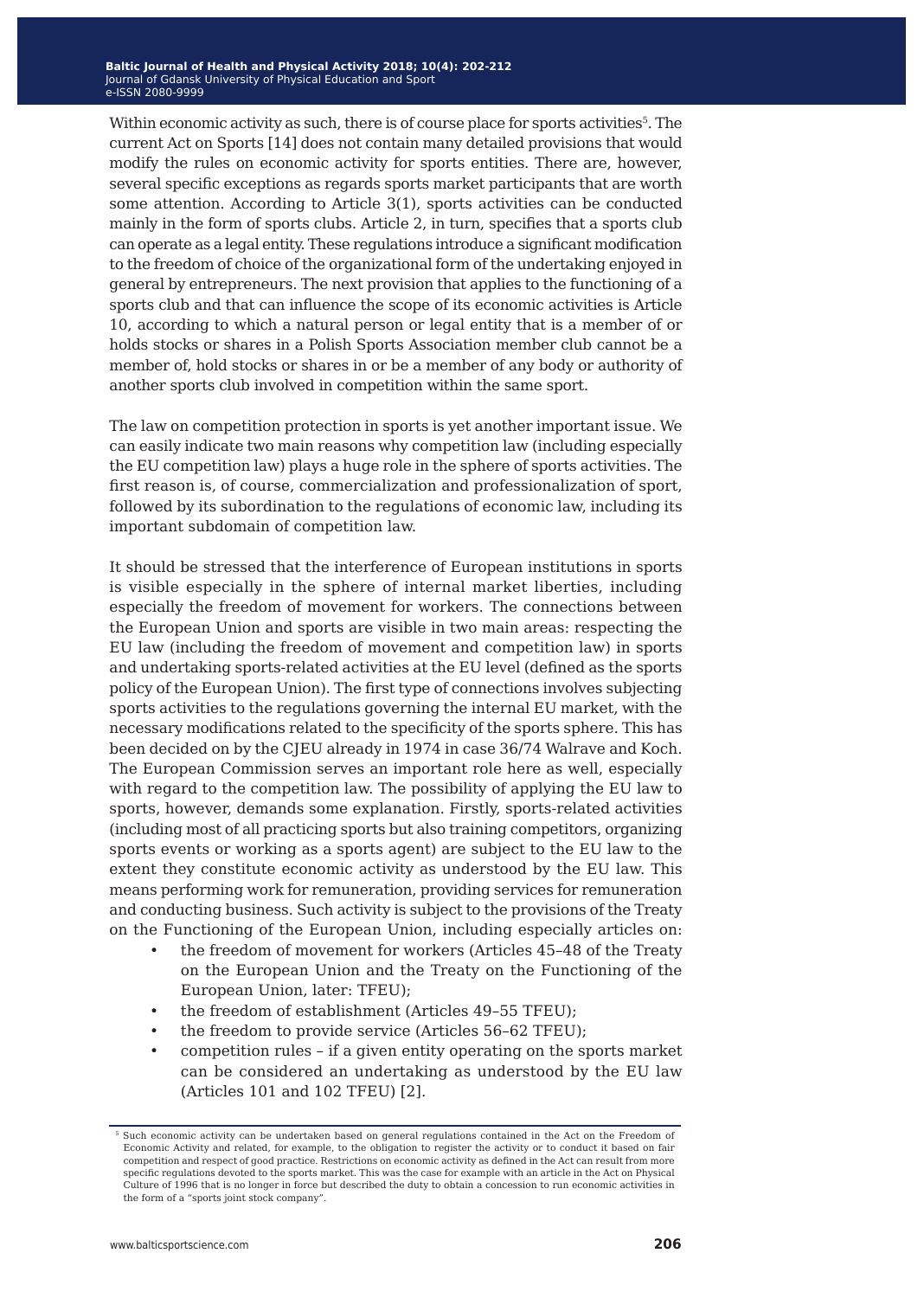It results from the above that those competitors, sports clubs, international organizations, sports unions, referees, coaches, trainers, instructors, sports agents and other sports market participants that conduct such activities operate on the internal market of the European Union (as employees, employers, service providers, entrepreneurs etc.) and as such are subject to its regulations. By contrast, if sports were completely excluded from the EU law, entities active in the sports sphere would not be allowed to enjoy the benefits of the European integration as opposed to those active in other spheres, which would lead to unjustified inequality. On the other hand, the specificity and needs of the sports sector demand that the EU law be more carefully applied to the whole sphere and sometimes justify restrictions of rights granted by the Treaty.

Finally, there is one more issue that is of crucial importance for the relations between EU and sports, i.e. the possibility of checking if the regulations passed by sports organizations operating as associations or unions of associations (and as such functioning in the non-governmental sphere) are in conformity with the EU law. The Court of Justice of the European Union takes the view that the EU would not be able to pursue its aims effectively if such private entities as associations pointed at their autonomy to restrict basic rights derived from the EU law.

### **legal (regulatory) conditions on the Polish sports and recreation market**

The legal factors influencing the changes on the sports and recreation market outlined in the previous part of the article have allowed us to select 20 factors (analyzed from separate perspectives of the PEST model) that we considered crucial for the definition of the current and future model of SRS in Poland. Table 1 presents weighted scores of changes of the legal (regulatory) factors we have considered to be the most important. They have been evaluated at four intervals: 2000, 2010, 2020 and 2030. Positive changes within a given factor that influenced the SRS in Poland were granted higher scores (up to +5 points), whereas negative ones received the lowest number of points (up to -5 points).

|                |                                                                                                                                                                                             |        |   |                                                     | a Score (from $-5$ to $+5$ ) |      |      |  |
|----------------|---------------------------------------------------------------------------------------------------------------------------------------------------------------------------------------------|--------|---|-----------------------------------------------------|------------------------------|------|------|--|
| No.            | REGULATORY (LEGAL) FACTORS<br>affecting the sports and recreation market in<br>Poland                                                                                                       | Weight |   | b Weighted score<br>(a product of weight and score) |                              |      |      |  |
|                |                                                                                                                                                                                             |        |   | 2000                                                | 2010                         | 2020 | 2030 |  |
| 1a             | Adapting selected internal legal aspects to the process of<br>sports commercialization, including especially the principles<br>of competition, intellectual property protection and others. | 10%    | a |                                                     | 4.00                         | 5.00 | 5.00 |  |
| 1b             |                                                                                                                                                                                             |        | b | ٠                                                   | 0.40                         | 0.50 | 0.50 |  |
| 2a             | Poland's membership in the European Union; EU rights<br>applicable to the sports market.<br>2b                                                                                              | 25%    | a |                                                     | 3.00                         | 4.00 | 4.00 |  |
|                |                                                                                                                                                                                             |        | b | ٠                                                   | 0.75                         | 1.00 | 1.00 |  |
| 3a             | Poland and Ukraine hosting Euro 2012                                                                                                                                                        | 15%    | a |                                                     | 4.00                         | 4.00 | 3.00 |  |
| 3b             |                                                                                                                                                                                             |        | b | ٠                                                   | 0.60                         | 0.60 | 0.45 |  |
| 4a             | The Act on the Security of Mass Events of 20 March 2009<br>with later amendments                                                                                                            | 25%    | a | 3.00                                                | 4.00                         | 4.00 | 4.00 |  |
| 4 <sub>b</sub> |                                                                                                                                                                                             |        | b | 0.75                                                | 1.00                         | 1.00 | 1.00 |  |
| 5a             | Introduction of provisions on the professionalization of<br>sports clubs by the Polish government (among others in<br>the Commercial Companies Code)                                        | 25%    | a | 5.00                                                | 4.00                         | 5.00 | 5.00 |  |
| 5b             |                                                                                                                                                                                             |        | b | 1.25                                                | 1.00                         | 1.25 | 1.25 |  |
|                | <b>SUM</b>                                                                                                                                                                                  | 100%   |   | 2.00                                                | 3.75                         | 4.35 | 4.20 |  |

Table 1. A matrix of weighted scores of changes of legal (regulatory) conditions influencing the SRS model in Poland: 2000–2030

*Source: Own work*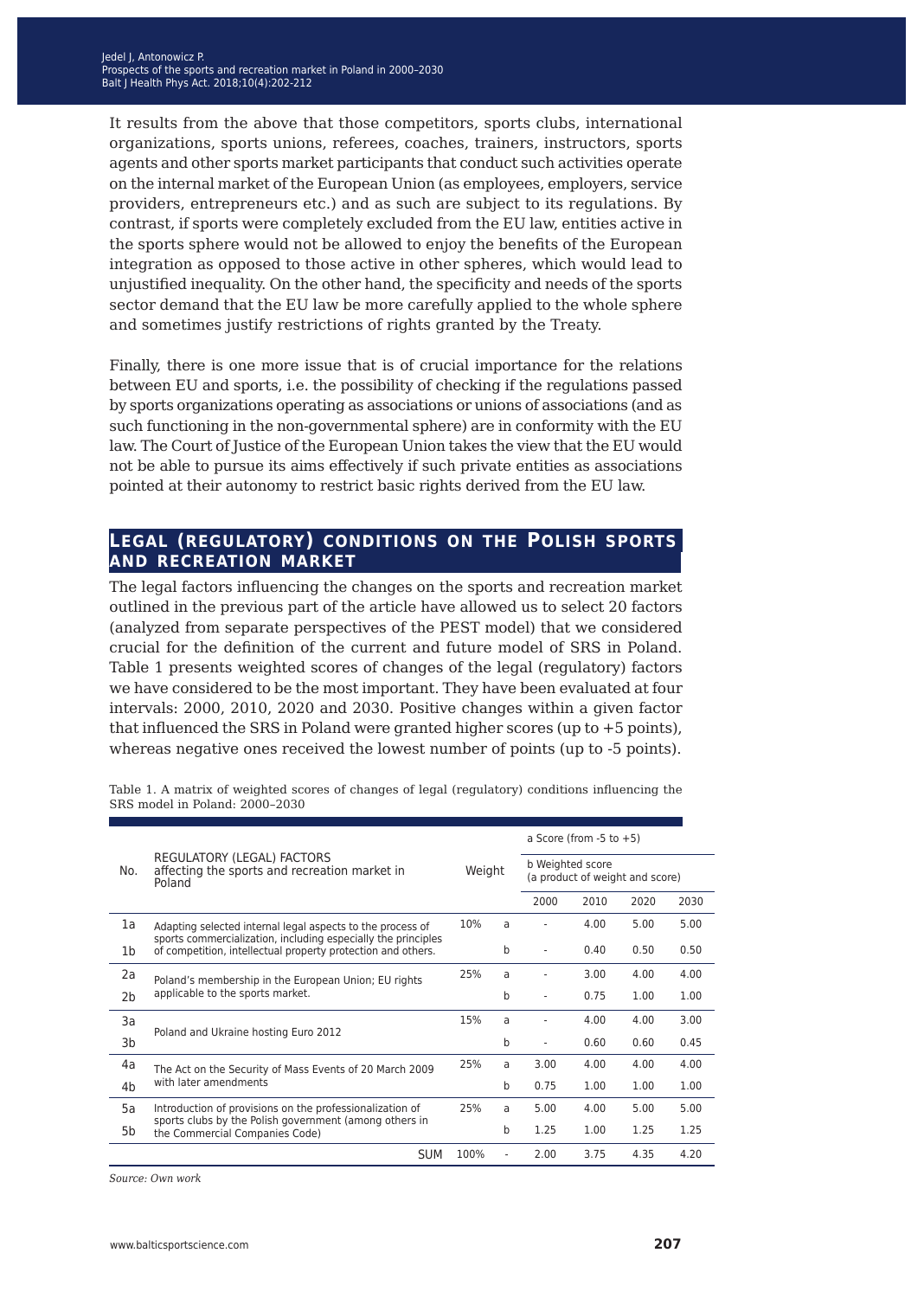Taking into consideration the most important regulatory changes affecting the SRS in Poland, we can see that the year 2020 received the highest synthetic weighted score. Extrapolated to 2030, the results show that this sector is mature and will not undergo major legislative changes

### **economic conditions on the polish sports and recreation market**

Another group of five factors included in our PEST analysis that are important for the understanding of the changes affecting the Polish sports and recreation market is centered around economy. Table 2 shows the results of our estimation of the influence of particular factors on the condition of the SRS at four intervals.

Table 2. A matrix of weighted scores of changes of economic conditions influencing the SRS model in Poland: 2000–2030

|                | ECONOMIC FACTORS<br>affecting the sports and recreation market in<br>Poland                                                |        |   | a Score (from $-5$ to $+5$ )                        |      |      |      |
|----------------|----------------------------------------------------------------------------------------------------------------------------|--------|---|-----------------------------------------------------|------|------|------|
| No.            |                                                                                                                            | Weight |   | b Weighted score<br>(a product of weight and score) |      |      |      |
|                |                                                                                                                            |        |   |                                                     | 2010 | 2020 | 2030 |
| 1a             | EU subsidies - structural support in financing sports,                                                                     | 45%    | a |                                                     | 4.00 | 5.00 | 4.50 |
| 1 <sub>b</sub> | tourist and recreation infrastructure (especially at the local<br>government's level).                                     |        | b |                                                     | 1.80 | 2.25 | 2.03 |
| 2a             | Intensification of national economy entities in the<br>sector (according to sections and divisions of the Polish           | 10%    | a | 2.00                                                | 2.50 | 3.00 | 3.00 |
| 2 <sub>b</sub> | Classification of Activities of 2007 and privately owned<br>sectors - section R. division 90/91/92/93).                    |        | b | 0.20                                                | 0.25 | 0.30 | 0.30 |
| 3a             | Prospects of income at the level of households in<br>correlation with broadly understood standard of living                | 25%    | a |                                                     | 2.00 | 4.00 | 4.50 |
| 3b             | (unemployment level, tendency to spend money on<br>consumer goods within the sphere of sports, tourism and<br>recreation). |        | b |                                                     | 0.50 | 1.00 | 1.13 |
| 4a             | Prospects of income at the macroeconomic level,<br>determining not only the creation of growth potential in                | 15%    | a | 2.00                                                | 3.50 | 4.00 | 4.50 |
| 4 <sub>b</sub> | the sports, tourism and recreation sphere but also the<br>growth level in other related sectors (industries).              |        | b | 0.30                                                | 0.53 | 0.60 | 0.68 |
| 5a             | Bankruptcy proceedings / reorganization of SRS entities<br>- intensification and scope of the phenomenon against           | 5%     | a | 4.00                                                | 4.00 | 4.00 | 4.00 |
| 5 <sub>b</sub> | the background of demographic processes of national<br>economy entities.                                                   |        |   | 0.20                                                | 0.20 | 0.20 | 0.20 |
|                | <b>SUM</b>                                                                                                                 | 100%   |   | 0.70                                                | 3.28 | 4.35 | 4.33 |

*Source: Own work*

The highest weight among the factors analyzed in Table 2 was attached to the EU structural funds invested in the sports and recreation infrastructure in Poland. The highest score of that factor expected in 2020 indicates a significant level of saturation with such investments on the Polish market.

Among the identified economic factors is also the supply potential of national economy entities. Thanks to the Polish Classification of Activities [Polska Klasyfikacja Działalności, PKD] [10] specifying the sectors in which national economy entities are active, we can isolate entities operating within the broadly understood sports and recreation sphere and notice that they include production, trade and service entities<sup>6</sup>. We have conducted separate

<sup>6</sup> For obvious reasons, section C (industrial processing) consists of the biggest number of entities that could be classified as undertakings co-creating the SRS that are at the same time most internally diverse in their production activities. As a consequence of such production and import activities, the number of trade units is also growing, but they do not constitute a homogeneous group of undertakings either. From a statistical perspective, it would be difficult to clearly isolate those undertakings that offer products connected solely to an even broadly understood sports and recreation market from the whole population of trade units.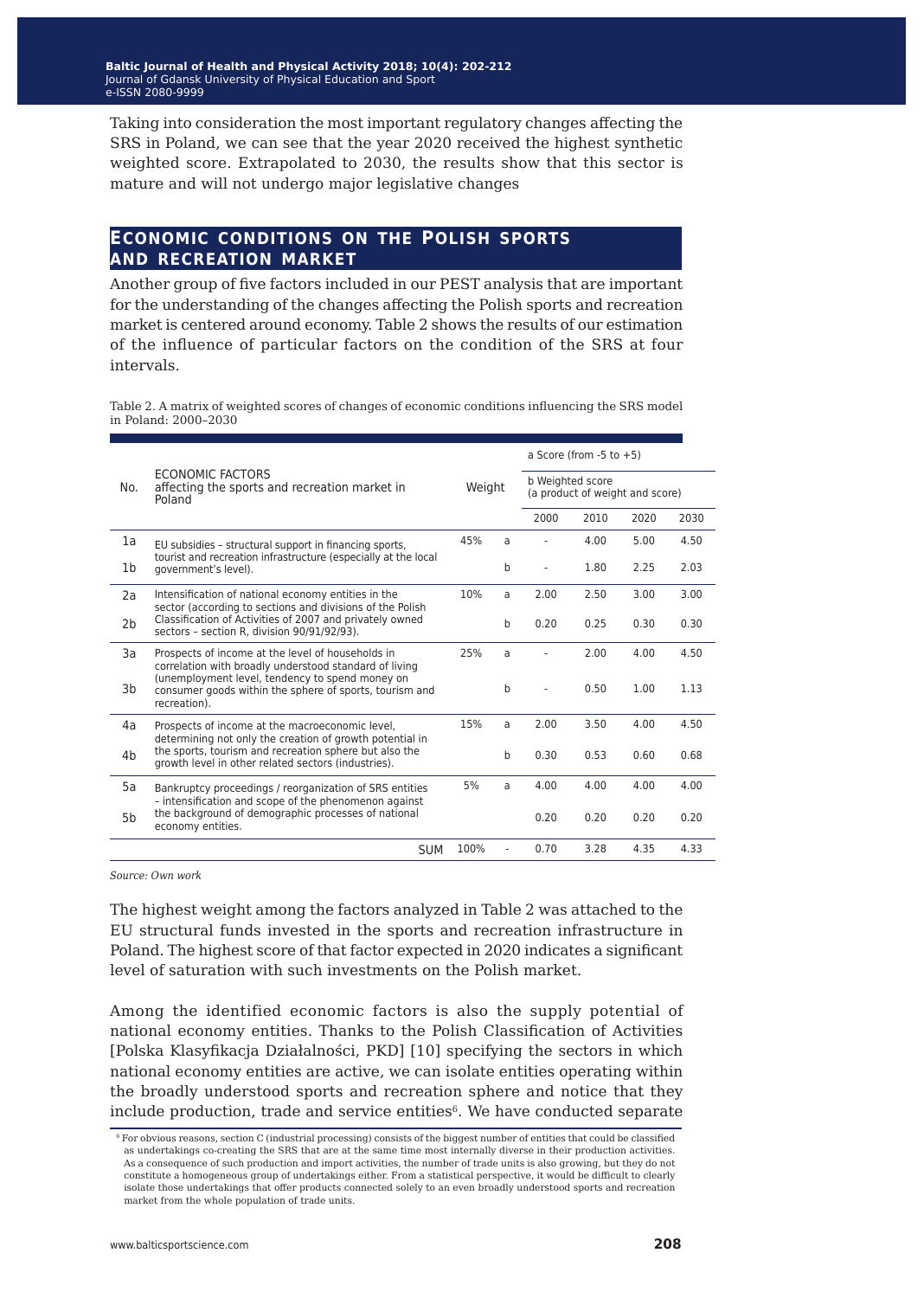quantitative research that allowed us to evaluate demographic changes of national economy entities (based on their National Business Registry Number REGON)<sup>7</sup>. In our opinion, however, the factors that are most prospective as far as future changes to the Polish SRS are concerned are those connected with the prospects of income at the level of households (displaying an upward trend) and at a macro-economic level (also displaying an extrapolated upward trend), which not only determines how the potential for the increase in SRS values itself is created but also defines the increase level in related sectors (industries).

### **social (socio-cultural) conditions on the polish sports and recreation market**

We believe that there is a great potential for further changes in the forecast SRS model in social (socio-cultural) factors. We currently witness very important transformations in the behavior of the participants of this market (consumers), including especially their attitude towards an active and healthy lifestyle. We have evaluated five of the most important factors (in years 2000–2030) and included the results of our analysis in Table 3.

|     | SOCIAL (SOCIO-CULTURAL) FACTORS<br>affecting the sports and recreation market in<br>Poland                                                                      | Weight |   | a Score (from $-5$ to $+5$ )                        |      |      |      |  |
|-----|-----------------------------------------------------------------------------------------------------------------------------------------------------------------|--------|---|-----------------------------------------------------|------|------|------|--|
| No. |                                                                                                                                                                 |        |   | b Weighted score<br>(a product of weight and score) |      |      |      |  |
|     |                                                                                                                                                                 |        |   | 2000                                                | 2010 | 2020 | 2030 |  |
| 1a  | Tendency to undertake sports-related activities, physical                                                                                                       | 25%    | a | 2.00                                                | 2.50 | 3.00 | 3.50 |  |
| 1b  | recreation and tourist activities (including local-government<br>projects and regional and social events).                                                      |        | b | 0.50                                                | 0.63 | 0.75 | 0.88 |  |
| 2a  | Promoting proactive attitudes in social media, engaging                                                                                                         | 25%    | a | 1.00                                                | 3.00 | 3.50 | 4.00 |  |
| 2b  | famous people as ambassadors of sports brands, setting<br>fashions (supporting consumer processes).                                                             |        | b | 0.25                                                | 0.75 | 0.88 | 1.00 |  |
| 3a  | Awareness of the importance of a healthy lifestyle, diet<br>and supplementation, physiotherapy and active leisure:<br>3b<br>patterns, habits and social models. | 30%    | a | 1.50                                                | 2.00 | 2.00 | 2.50 |  |
|     |                                                                                                                                                                 |        | b | 0.45                                                | 0.60 | 0.60 | 0.75 |  |
| 4a  | Globalization processes, flow of information from an                                                                                                            | 10%    | a | 1.00                                                | 1.50 | 3.00 | 4.50 |  |
| 4b  | international perspective, unification of patterns of<br>behavior and attitudes, including proactive changes.                                                   |        | b | 0.10                                                | 0.15 | 0.30 | 0.45 |  |
| 5a  | Atomization of individuals in the society, time<br>management models, professional priorities (career and<br>professional development paths).                   | 10%    | a | 1.00                                                | 2.00 | 1.00 | 0.50 |  |
| 5b  |                                                                                                                                                                 |        |   | 0.10                                                | 0.20 | 0.10 | 0.05 |  |
|     | <b>SUM</b>                                                                                                                                                      | 100%   |   | 1.40                                                | 2.33 | 2.63 | 3.13 |  |

Table 3. A matrix of weighted scores of changes of social conditions influencing the SRS model in Poland: 2000–2030

*Source: Own work*

This is why we have conducted a separate quantitative analysis of the changes affecting national economy entities narrowed down to those whose main activity profile falls into section R (culture, entertainment and recreation), division 93 (sports, entertainment and recreation activity) and the following PKD sub-classes in particular: 93.11.Z – sports objects; 93.12.Z – sports clubs; 93.13.Z – objects supporting physical condition improvement; 93.19.Z – remaining sports activity as well as (except for 93.21.Z – funfairs and amusement parks): 93.29.Z – remaining entertainment and recreation activity

<sup>7</sup> The available metadata of the Local Data Bank of the Central Statistical Office allowed us to identify 52,550 national economy entities whose main economic activity was marked in 2017 with a code from section R, division 93 of PKD. This is 26% more than the population of those entities registered in the National Business Registry in 2010 (43,090). It proves a higher change rate in this division of section R in comparison with quantitative changes observed in parallel time in the population of national economy entities included in the whole section  $R$  (+17%; i.e. 67,085 entities in total registered in section R in 2010 vs 78,489 of those registered in the section in 2017).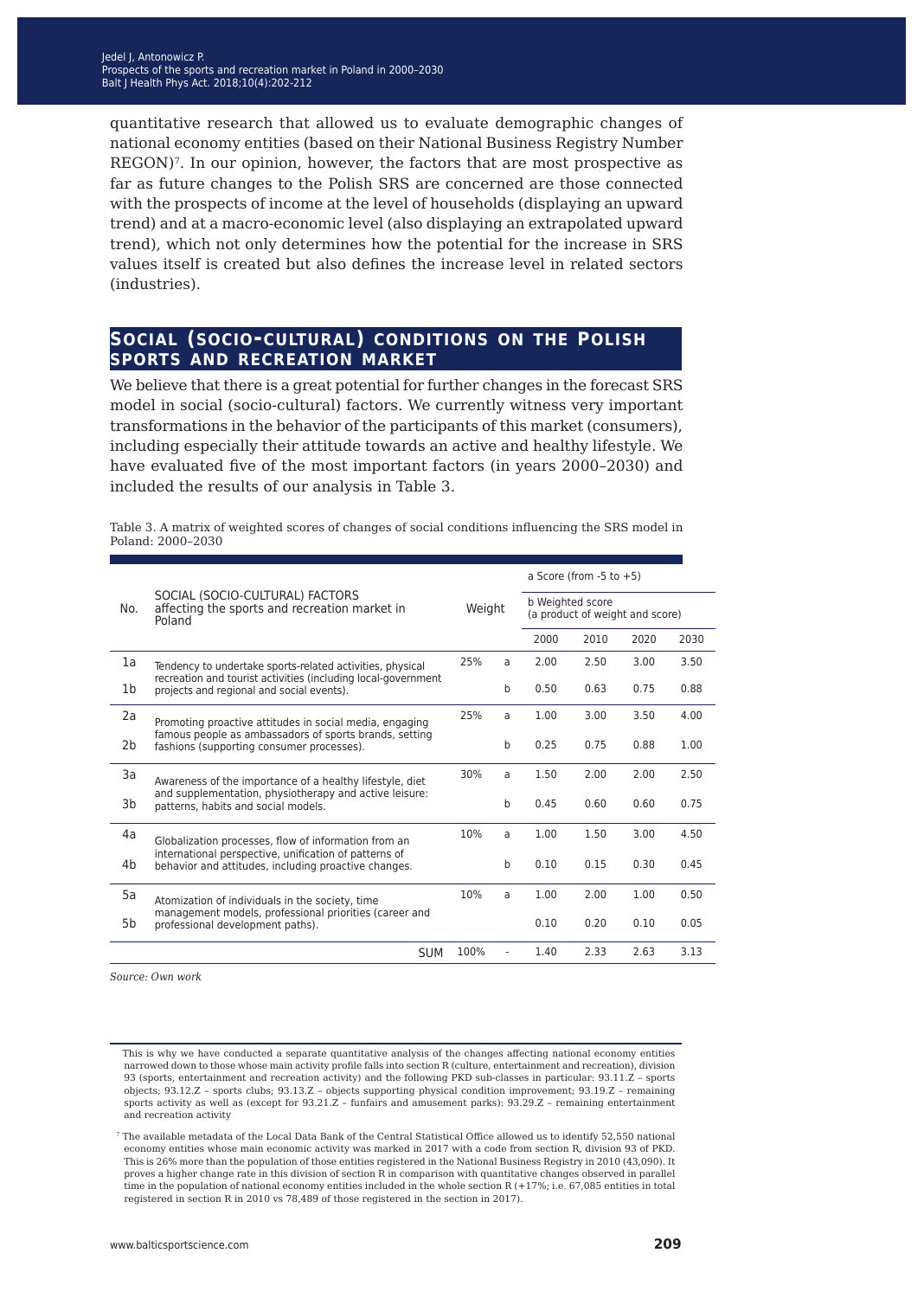In our opinion, all of the factors that illustrate the social changes affecting the Polish SRS market participants (except for the last one in Table 3) indicate prospects for further growth. It should be reflected in the growing awareness of the importance of an active and healthy lifestyle that can be stimulated by, among others, promotion of proactive attitudes in social media. The factors analyzed in this sphere are, however, correlated with economic factors, i.e. consumers' tendency to allot an increasing amount of their available income to sports and recreation (including also broadly defined touristic services).

#### **technological conditions on the polish sports and recreation market**

The last group of factors that decide on the sports and recreation market in Poland we have analyzed includes technological factors. Just as in the case of social conditions, we believe that this sphere will demonstrate a relatively high change rate in the following years as well. It is, of course, difficult to clearly identify the direction of those changes because – just as in any other field of economy – research and development processes oriented at innovation and new technologies in SRS entail trade secrets, but taking into account consumers' increasing focus on SRS products and services, we should definitely expect further responses from producers operating in the sector. Among others, it is related to the shortening life cycle of such products and services, including also training programs, physical recreation forms, new tourist services and products (the so-called lifting of products and services that stimulates consumer behavior on the market).

Table 4. A matrix of weighted scores of changes of technological conditions influencing the SRS model in Poland: 2000–2030

|                |                                                                                                                                                                                                      |        |             |                                                     | a Score (from $-5$ to $+5$ ) |      |      |  |
|----------------|------------------------------------------------------------------------------------------------------------------------------------------------------------------------------------------------------|--------|-------------|-----------------------------------------------------|------------------------------|------|------|--|
| No.            | SOCIAL (SOCIO-CULTURAL) FACTORS<br>affecting the sports and recreation market in<br>Poland                                                                                                           | Weight |             | b Weighted score<br>(a product of weight and score) |                              |      |      |  |
|                |                                                                                                                                                                                                      |        |             | 2000                                                | 2010                         | 2020 | 2030 |  |
| 1a             | Access to (public and private) sports, recreation and tourist                                                                                                                                        | 30%    | a           | 1.00                                                | 2.50                         | 3.50 | 3.00 |  |
| 1 <sub>b</sub> | infrastructure. Creating and modernizing the infrastructure.                                                                                                                                         |        | $\mathbf b$ | 0.30                                                | 0.75                         | 1.05 | 0.90 |  |
| 2a             | Development of technologies in sports: measuring activity<br>and fitness, statistics and measuring effort in a given                                                                                 | 25%    | a           | 2.00                                                | 2.50                         | 3.00 | 3.50 |  |
| 2 <sub>b</sub> | period, all of which is supported by development and<br>implementation of GPS at an amateur level.                                                                                                   |        | $\mathbf b$ | 0.50                                                | 0.63                         | 0.75 | 0.88 |  |
| 3a             | Rate of changes, introduction of innovations in sports and<br>recreation: shortening life cycle of products and services,                                                                            | 20%    | a           | 2.00                                                | 2.00                         | 2.50 | 3.00 |  |
| 3b             | including training programs, physical recreation forms,<br>new tourist services and products (the so-called lifting of<br>products and services that stimulates consumer behavior<br>on the market). |        | $\mathbf b$ | 0.40                                                | 0.40                         | 0.50 | 0.60 |  |
| 4a             | Access to new technologies (from an international                                                                                                                                                    | 15%    | a           | 2.00                                                | 2.25                         | 2.50 | 2.75 |  |
| 4 <sub>b</sub> | perspective).                                                                                                                                                                                        |        | $\mathbf b$ | 0.30                                                | 0.34                         | 0.38 | 0.41 |  |
| 5a             | Access to information resources, scientific texts,<br>international journals, electronic courses, workshops etc.                                                                                     | 10%    | a           | 2.00                                                | 2.50                         | 3.00 | 4.00 |  |
| 5 <sub>b</sub> |                                                                                                                                                                                                      |        |             | 0.20                                                | 0.25                         | 0.30 | 0.40 |  |
|                | <b>SUM</b>                                                                                                                                                                                           | 100%   |             | 1.70                                                | 2.36                         | 2.98 | 3.19 |  |

*Source: Own work*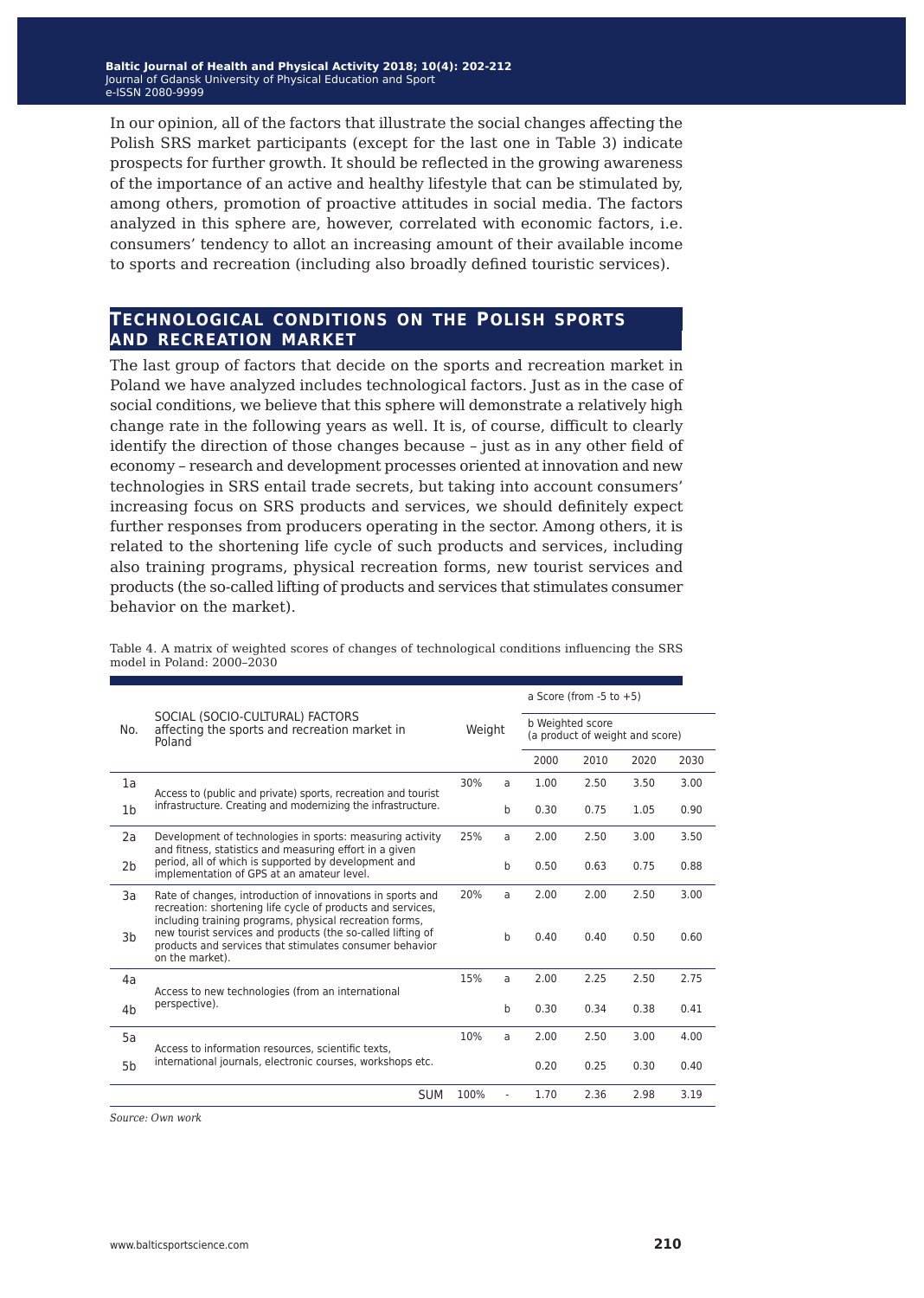Innovation is nothing new to sports but represents everything that is "new" and adopted to facilitate competitive advantage. In the context of sports, innovations that solve an initially defined problem or that meet specific needs are of crucial importance for the development of sports and maximization of achievements of both people and organizations. Progress in sports technology is part of the developing sports and recreation sphere, and at an individual level, technological innovations change the way in which we practice and approach sports. What we refer to is the model of programmed innovations in sports aimed at reaching the level of an elite sport, including especially team sport. Using qualitative analysis, we examine attitudes of such key stakeholders [4] as sports managers, coaches, trainers, sportspeople and scientific researchers and engineers to identify the needs for technological innovations. The results show consistently growing crucial possibilities for technological innovations in the context of research and commercialization [9].

## **conclusions**

In the article, we have synthesized changes to the sports and recreation sphere in Poland in 2000–2030 on the basis of weighted legal, economic, social and technological factors. Figure 2 shows a visual representation of the tendencies taking place in each subject of our analysis.



Fig. 2. Synthetic evaluation of changes in the weighted factors of PEST analysis in the Polish sports and recreation sphere in 2000–2030

*Source: Own work* 

Except for the legal ones, all of the changes in the SRS display a tendency of almost linear growth. It does not have to mean, however, that such regularity will occur in the next years as well. With the sports and recreation sector being quite mature, we can rather expect those trends to stabilize, but relying solely on quantitative analysis and defining the forecast for its future shape, we have prepared a prospect of its further development using a trend based on logarithmic regression ( $R^2 = 92.39\%$  of correlation between theoretical values and empirical data resulting from the PEST analysis in 2000–2030) and linear regression ( $R^2 = 87.45\%$ ). The coefficient of determination  $R^2$ in both forecasting methods indicates potential maturity and slowdown in the further development of the SRS, all the more so because the coefficient of determination  $\mathbb{R}^2$  of the logarithmic regression shows a higher level of correlation than in the case of the linear regression. Figure 3 shows the growth gap possible for the sector in question up until 2050. It should be treated rather symbolically, as a direction of strategic and prospective changes in the sector not as a reliable growth level the SRS can achieve in the future.